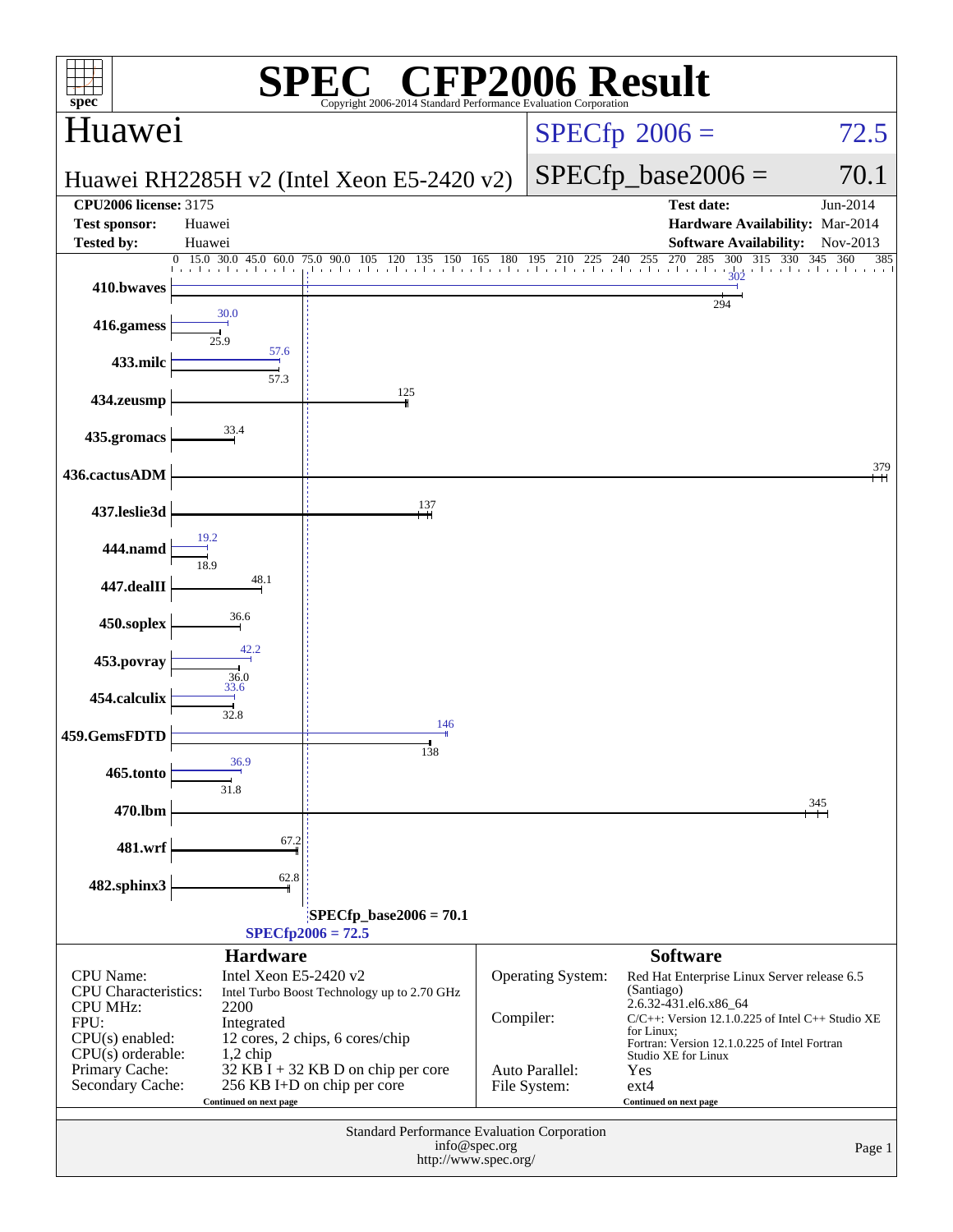

#### Huawei

[Other Cache:](http://www.spec.org/auto/cpu2006/Docs/result-fields.html#OtherCache)

### $SPECfp2006 = 72.5$  $SPECfp2006 = 72.5$

[Base Pointers:](http://www.spec.org/auto/cpu2006/Docs/result-fields.html#BasePointers) 64-bit<br>Peak Pointers: 32/64-bit

[Other Software:](http://www.spec.org/auto/cpu2006/Docs/result-fields.html#OtherSoftware) None

[Peak Pointers:](http://www.spec.org/auto/cpu2006/Docs/result-fields.html#PeakPointers)

Huawei RH2285H v2 (Intel Xeon E5-2420 v2)

[L3 Cache:](http://www.spec.org/auto/cpu2006/Docs/result-fields.html#L3Cache) 15 MB I+D on chip per chip<br>Other Cache: None

[Memory:](http://www.spec.org/auto/cpu2006/Docs/result-fields.html#Memory) 96 GB (12 x 8 GB 2Rx4 PC3-12800R-11, ECC) [Disk Subsystem:](http://www.spec.org/auto/cpu2006/Docs/result-fields.html#DiskSubsystem) 1 x 300 GB SAS, 10000 RPM

 $SPECfp\_base2006 = 70.1$ **[CPU2006 license:](http://www.spec.org/auto/cpu2006/Docs/result-fields.html#CPU2006license)** 3175 **[Test date:](http://www.spec.org/auto/cpu2006/Docs/result-fields.html#Testdate)** Jun-2014 **[Test sponsor:](http://www.spec.org/auto/cpu2006/Docs/result-fields.html#Testsponsor)** Huawei **[Hardware Availability:](http://www.spec.org/auto/cpu2006/Docs/result-fields.html#HardwareAvailability)** Mar-2014 **[Tested by:](http://www.spec.org/auto/cpu2006/Docs/result-fields.html#Testedby)** Huawei **[Software Availability:](http://www.spec.org/auto/cpu2006/Docs/result-fields.html#SoftwareAvailability)** Nov-2013 [System State:](http://www.spec.org/auto/cpu2006/Docs/result-fields.html#SystemState) Run level 3 (multi-user)<br>Base Pointers: 64-bit

| Other Hardware:                                                                                          |                | None         |                |       |                |             |                |              |                |              |                |              |
|----------------------------------------------------------------------------------------------------------|----------------|--------------|----------------|-------|----------------|-------------|----------------|--------------|----------------|--------------|----------------|--------------|
| <b>Results Table</b>                                                                                     |                |              |                |       |                |             |                |              |                |              |                |              |
| <b>Base</b>                                                                                              |                |              |                |       |                | <b>Peak</b> |                |              |                |              |                |              |
| <b>Benchmark</b>                                                                                         | <b>Seconds</b> | <b>Ratio</b> | <b>Seconds</b> | Ratio | <b>Seconds</b> | Ratio       | <b>Seconds</b> | <b>Ratio</b> | <b>Seconds</b> | <b>Ratio</b> | <b>Seconds</b> | <b>Ratio</b> |
| 410.bwayes                                                                                               | 44.6           | 305          | 46.2           | 294   | 46.2           | 294         | 45.0           | 302          | 45.0           | 302          | 45.0           | 302          |
| 416.gamess                                                                                               | 757            | 25.9         | 757            | 25.9  | 758            | 25.8        | 652            | 30.0         | 652            | 30.1         | 652            | 30.0         |
| $433$ .milc                                                                                              | 160            | 57.3         | 160            | 57.3  | 160            | 57.3        | 159            | 57.6         | 159            | 57.6         | 159            | 57.6         |
| 434.zeusmp                                                                                               | 72.2           | 126          | 72.6           | 125   | 72.8           | 125         | 72.2           | 126          | 72.6           | 125          | 72.8           | 125          |
| 435.gromacs                                                                                              | 214            | 33.4         | 214            | 33.4  | 213            | 33.5        | 214            | 33.4         | 214            | 33.4         | 213            | 33.5         |
| 436.cactusADM                                                                                            | 31.5           | 379          | 31.3           | 382   | 31.9           | 374         | 31.5           | 379          | 31.3           | 382          | 31.9           | 374          |
| 437.leslie3d                                                                                             | 68.9           | 137          | 67.7           | 139   | 71.5           | 132         | 68.9           | 137          | 67.7           | 139          | 71.5           | 132          |
| 444.namd                                                                                                 | 424            | 18.9         | 424            | 18.9  | 425            | 18.9        | 418            | <b>19.2</b>  | 418            | 19.2         | 417            | 19.2         |
| 447.dealII                                                                                               | 238            | 48.1         | 238            | 48.1  | 238            | 48.1        | 238            | 48.1         | 238            | 48.1         | 238            | 48.1         |
| 450.soplex                                                                                               | 229            | 36.4         | 228            | 36.6  | 228            | 36.6        | 229            | 36.4         | 228            | 36.6         | 228            | 36.6         |
| 453.povray                                                                                               | 147            | 36.3         | 149            | 35.7  | 148            | 36.0        | 126            | 42.1         | 126            | 42.2         | 126            | 42.2         |
| 454.calculix                                                                                             | 251            | 32.9         | 251            | 32.8  | 251            | 32.8        | 245            | 33.6         | 246            | 33.6         | 245            | 33.6         |
| 459.GemsFDTD                                                                                             | 77.1           | 138          | 76.9           | 138   | 76.7           | 138         | 72.6           | 146          | 72.2           | 147          | 72.6           | 146          |
| 465.tonto                                                                                                | 309            | 31.8         | 309            | 31.8  | 310            | 31.8        | 267            | 36.9         | 267            | 36.9         | 267            | 36.9         |
| 470.1bm                                                                                                  | 40.6           | 338          | 39.2           | 350   | 39.8           | 345         | 40.6           | 338          | 39.2           | 350          | 39.8           | 345          |
| 481.wrf                                                                                                  | 168            | 66.5         | 166            | 67.4  | 166            | 67.2        | 168            | 66.5         | 166            | 67.4         | 166            | 67.2         |
| 482.sphinx3                                                                                              | 310            | 62.8         | 313            | 62.2  | 310            | 62.8        | 310            | 62.8         | 313            | 62.2         | 310            | 62.8         |
| Results appear in the order in which they were run. Bold underlined text indicates a median measurement. |                |              |                |       |                |             |                |              |                |              |                |              |

#### **[Operating System Notes](http://www.spec.org/auto/cpu2006/Docs/result-fields.html#OperatingSystemNotes)**

Stack size set to unlimited using "ulimit -s unlimited"

#### **[Platform Notes](http://www.spec.org/auto/cpu2006/Docs/result-fields.html#PlatformNotes)**

 Sysinfo program /spec/config/sysinfo.rev6800 \$Rev: 6800 \$ \$Date:: 2011-10-11 #\$ 6f2ebdff5032aaa42e583f96b07f99d3 running on localhost.localdomain Wed Jun 25 15:58:50 2014

 This section contains SUT (System Under Test) info as seen by some common utilities. To remove or add to this section, see: <http://www.spec.org/cpu2006/Docs/config.html#sysinfo>

 From /proc/cpuinfo model name : Intel(R) Xeon(R) CPU E5-2420 v2 @ 2.20GHz

Continued on next page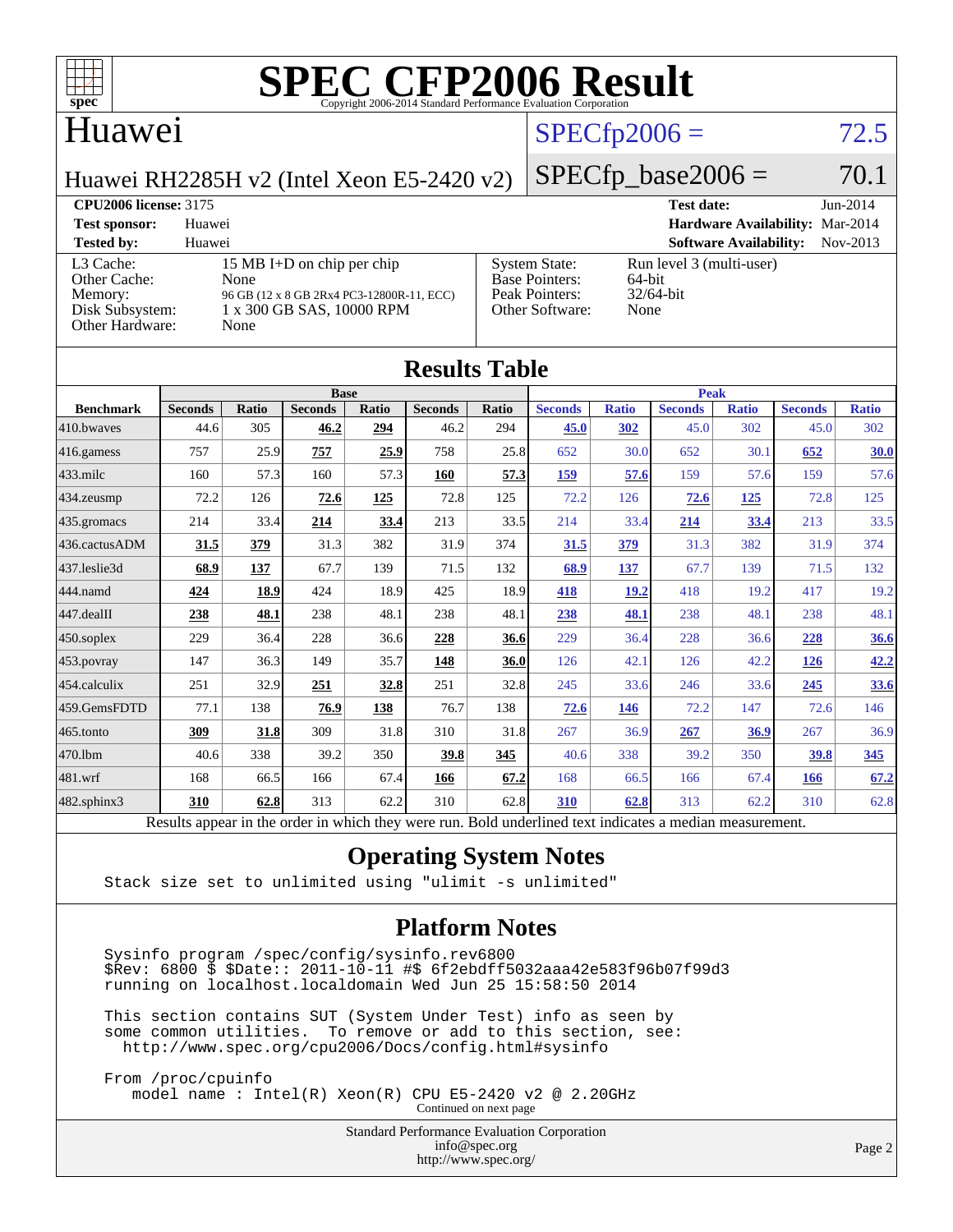

#### Huawei

 $SPECTp2006 = 72.5$ 

Huawei RH2285H v2 (Intel Xeon E5-2420 v2)

**[Tested by:](http://www.spec.org/auto/cpu2006/Docs/result-fields.html#Testedby)** Huawei **[Software Availability:](http://www.spec.org/auto/cpu2006/Docs/result-fields.html#SoftwareAvailability)** Nov-2013

**[CPU2006 license:](http://www.spec.org/auto/cpu2006/Docs/result-fields.html#CPU2006license)** 3175 **[Test date:](http://www.spec.org/auto/cpu2006/Docs/result-fields.html#Testdate)** Jun-2014 **[Test sponsor:](http://www.spec.org/auto/cpu2006/Docs/result-fields.html#Testsponsor)** Huawei **[Hardware Availability:](http://www.spec.org/auto/cpu2006/Docs/result-fields.html#HardwareAvailability)** Mar-2014

 $SPECTp\_base2006 = 70.1$ 

#### **[Platform Notes \(Continued\)](http://www.spec.org/auto/cpu2006/Docs/result-fields.html#PlatformNotes)**

 2 "physical id"s (chips) 12 "processors" cores, siblings (Caution: counting these is hw and system dependent. The following excerpts from /proc/cpuinfo might not be reliable. Use with caution.) cpu cores : 6 siblings : 6 physical 0: cores 0 1 2 3 4 5 physical 1: cores 0 1 2 3 4 5 cache size : 15360 KB From /proc/meminfo MemTotal: 99010156 kB HugePages\_Total: 0<br>Hugepagesize: 2048 kB Hugepagesize: /usr/bin/lsb\_release -d Red Hat Enterprise Linux Server release 6.5 (Santiago) From /etc/\*release\* /etc/\*version\* redhat-release: Red Hat Enterprise Linux Server release 6.5 (Santiago) system-release: Red Hat Enterprise Linux Server release 6.5 (Santiago) system-release-cpe: cpe:/o:redhat:enterprise\_linux:6server:ga:server uname -a: Linux localhost.localdomain 2.6.32-431.el6.x86\_64 #1 SMP Sun Nov 10 22:19:54 EST 2013 x86\_64 x86\_64 x86\_64 GNU/Linux run-level 3 Jun 25 08:55 SPEC is set to: /spec<br>Filesystem Type Type Size Used Avail Use% Mounted on<br>ext4 540G 62G 451G 13% / /dev/sda2 ext4 540G 62G 451G 13% / Additional information from dmidecode: Memory: 12x Micron 36JSF1G72PZ-1G6K1 8 GB 1600 MHz 2 rank (End of data from sysinfo program)

#### **[General Notes](http://www.spec.org/auto/cpu2006/Docs/result-fields.html#GeneralNotes)**

Environment variables set by runspec before the start of the run: KMP AFFINITY = "granularity=fine, compact,  $0,1$ " LD\_LIBRARY\_PATH = "/spec/libs/32:/spec/libs/64" OMP NUM THREADS = "12" Binaries compiled on a system with 2 x Xeon X5645 CPU + 16GB memory using RHEL 6.1 Transparent Huge Pages enabled with: echo always > /sys/kernel/mm/redhat\_transparent\_hugepage/enabled Continued on next page

Standard Performance Evaluation Corporation [info@spec.org](mailto:info@spec.org) <http://www.spec.org/>

Page 3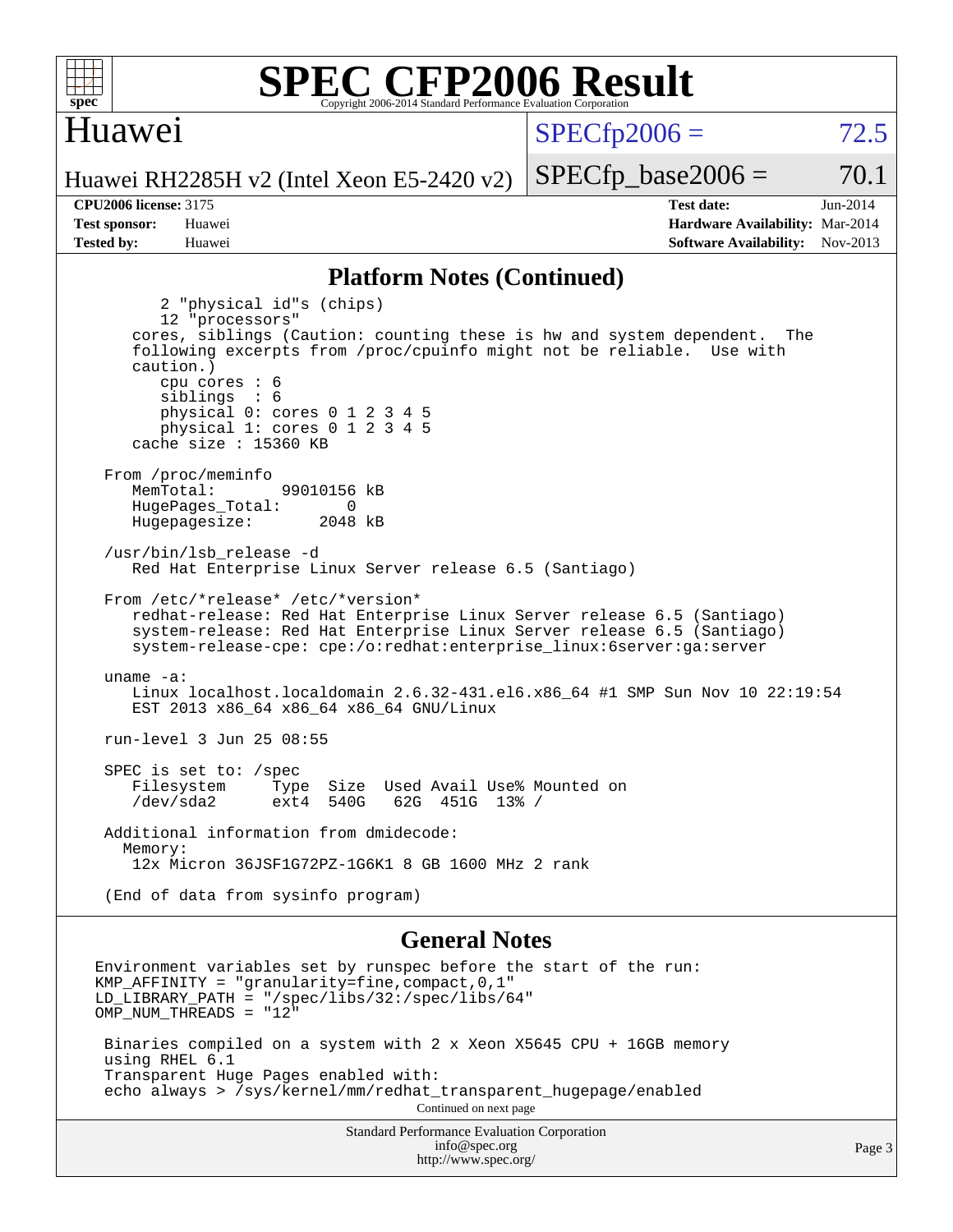

#### Huawei

 $SPECfp2006 = 72.5$  $SPECfp2006 = 72.5$ 

Huawei RH2285H v2 (Intel Xeon E5-2420 v2)

**[CPU2006 license:](http://www.spec.org/auto/cpu2006/Docs/result-fields.html#CPU2006license)** 3175 **[Test date:](http://www.spec.org/auto/cpu2006/Docs/result-fields.html#Testdate)** Jun-2014 **[Test sponsor:](http://www.spec.org/auto/cpu2006/Docs/result-fields.html#Testsponsor)** Huawei **[Hardware Availability:](http://www.spec.org/auto/cpu2006/Docs/result-fields.html#HardwareAvailability)** Mar-2014 **[Tested by:](http://www.spec.org/auto/cpu2006/Docs/result-fields.html#Testedby)** Huawei **[Software Availability:](http://www.spec.org/auto/cpu2006/Docs/result-fields.html#SoftwareAvailability)** Nov-2013

 $SPECTp\_base2006 = 70.1$ 

#### **[General Notes \(Continued\)](http://www.spec.org/auto/cpu2006/Docs/result-fields.html#GeneralNotes)**

The Huawei RH2285H v2 and Huawei RH2285 v2 models are electronically equivalent. The results have been measured on a Huawei RH2285H v2 model.

## **[Base Compiler Invocation](http://www.spec.org/auto/cpu2006/Docs/result-fields.html#BaseCompilerInvocation)**

[C benchmarks](http://www.spec.org/auto/cpu2006/Docs/result-fields.html#Cbenchmarks):  $\frac{1}{2}$ cc  $-\text{m64}$ 

[C++ benchmarks:](http://www.spec.org/auto/cpu2006/Docs/result-fields.html#CXXbenchmarks) [icpc -m64](http://www.spec.org/cpu2006/results/res2014q3/cpu2006-20140626-30037.flags.html#user_CXXbase_intel_icpc_64bit_bedb90c1146cab66620883ef4f41a67e)

[Fortran benchmarks](http://www.spec.org/auto/cpu2006/Docs/result-fields.html#Fortranbenchmarks): [ifort -m64](http://www.spec.org/cpu2006/results/res2014q3/cpu2006-20140626-30037.flags.html#user_FCbase_intel_ifort_64bit_ee9d0fb25645d0210d97eb0527dcc06e)

[Benchmarks using both Fortran and C](http://www.spec.org/auto/cpu2006/Docs/result-fields.html#BenchmarksusingbothFortranandC): [icc -m64](http://www.spec.org/cpu2006/results/res2014q3/cpu2006-20140626-30037.flags.html#user_CC_FCbase_intel_icc_64bit_0b7121f5ab7cfabee23d88897260401c) [ifort -m64](http://www.spec.org/cpu2006/results/res2014q3/cpu2006-20140626-30037.flags.html#user_CC_FCbase_intel_ifort_64bit_ee9d0fb25645d0210d97eb0527dcc06e)

#### **[Base Portability Flags](http://www.spec.org/auto/cpu2006/Docs/result-fields.html#BasePortabilityFlags)**

| 410.bwaves: -DSPEC CPU LP64                 |                                                                |
|---------------------------------------------|----------------------------------------------------------------|
| 416.gamess: -DSPEC_CPU_LP64                 |                                                                |
| 433.milc: -DSPEC CPU LP64                   |                                                                |
| 434.zeusmp: -DSPEC_CPU_LP64                 |                                                                |
| 435.gromacs: -DSPEC_CPU_LP64 -nofor_main    |                                                                |
| 436.cactusADM: -DSPEC_CPU_LP64 -nofor main  |                                                                |
| 437.leslie3d: -DSPEC CPU LP64               |                                                                |
| 444.namd: -DSPEC CPU LP64                   |                                                                |
| 447.dealII: -DSPEC_CPU LP64                 |                                                                |
| 450.soplex: -DSPEC CPU LP64                 |                                                                |
| 453.povray: -DSPEC_CPU_LP64                 |                                                                |
| 454.calculix: - DSPEC CPU LP64 - nofor main |                                                                |
| 459. GemsFDTD: - DSPEC CPU LP64             |                                                                |
| 465.tonto: -DSPEC CPU LP64                  |                                                                |
| 470.1bm: - DSPEC CPU LP64                   |                                                                |
|                                             | 481.wrf: -DSPEC CPU_LP64 -DSPEC_CPU_CASE_FLAG -DSPEC_CPU_LINUX |
| 482.sphinx3: -DSPEC_CPU_LP64                |                                                                |

#### **[Base Optimization Flags](http://www.spec.org/auto/cpu2006/Docs/result-fields.html#BaseOptimizationFlags)**

[C benchmarks](http://www.spec.org/auto/cpu2006/Docs/result-fields.html#Cbenchmarks): [-xAVX](http://www.spec.org/cpu2006/results/res2014q3/cpu2006-20140626-30037.flags.html#user_CCbase_f-xAVX) [-ipo](http://www.spec.org/cpu2006/results/res2014q3/cpu2006-20140626-30037.flags.html#user_CCbase_f-ipo) [-O3](http://www.spec.org/cpu2006/results/res2014q3/cpu2006-20140626-30037.flags.html#user_CCbase_f-O3) [-no-prec-div](http://www.spec.org/cpu2006/results/res2014q3/cpu2006-20140626-30037.flags.html#user_CCbase_f-no-prec-div) [-static](http://www.spec.org/cpu2006/results/res2014q3/cpu2006-20140626-30037.flags.html#user_CCbase_f-static) [-parallel](http://www.spec.org/cpu2006/results/res2014q3/cpu2006-20140626-30037.flags.html#user_CCbase_f-parallel) [-opt-prefetch](http://www.spec.org/cpu2006/results/res2014q3/cpu2006-20140626-30037.flags.html#user_CCbase_f-opt-prefetch) [-ansi-alias](http://www.spec.org/cpu2006/results/res2014q3/cpu2006-20140626-30037.flags.html#user_CCbase_f-ansi-alias)

[C++ benchmarks:](http://www.spec.org/auto/cpu2006/Docs/result-fields.html#CXXbenchmarks) [-xAVX](http://www.spec.org/cpu2006/results/res2014q3/cpu2006-20140626-30037.flags.html#user_CXXbase_f-xAVX) [-ipo](http://www.spec.org/cpu2006/results/res2014q3/cpu2006-20140626-30037.flags.html#user_CXXbase_f-ipo) [-O3](http://www.spec.org/cpu2006/results/res2014q3/cpu2006-20140626-30037.flags.html#user_CXXbase_f-O3) [-no-prec-div](http://www.spec.org/cpu2006/results/res2014q3/cpu2006-20140626-30037.flags.html#user_CXXbase_f-no-prec-div) [-static](http://www.spec.org/cpu2006/results/res2014q3/cpu2006-20140626-30037.flags.html#user_CXXbase_f-static) [-opt-prefetch](http://www.spec.org/cpu2006/results/res2014q3/cpu2006-20140626-30037.flags.html#user_CXXbase_f-opt-prefetch) [-ansi-alias](http://www.spec.org/cpu2006/results/res2014q3/cpu2006-20140626-30037.flags.html#user_CXXbase_f-ansi-alias)

Continued on next page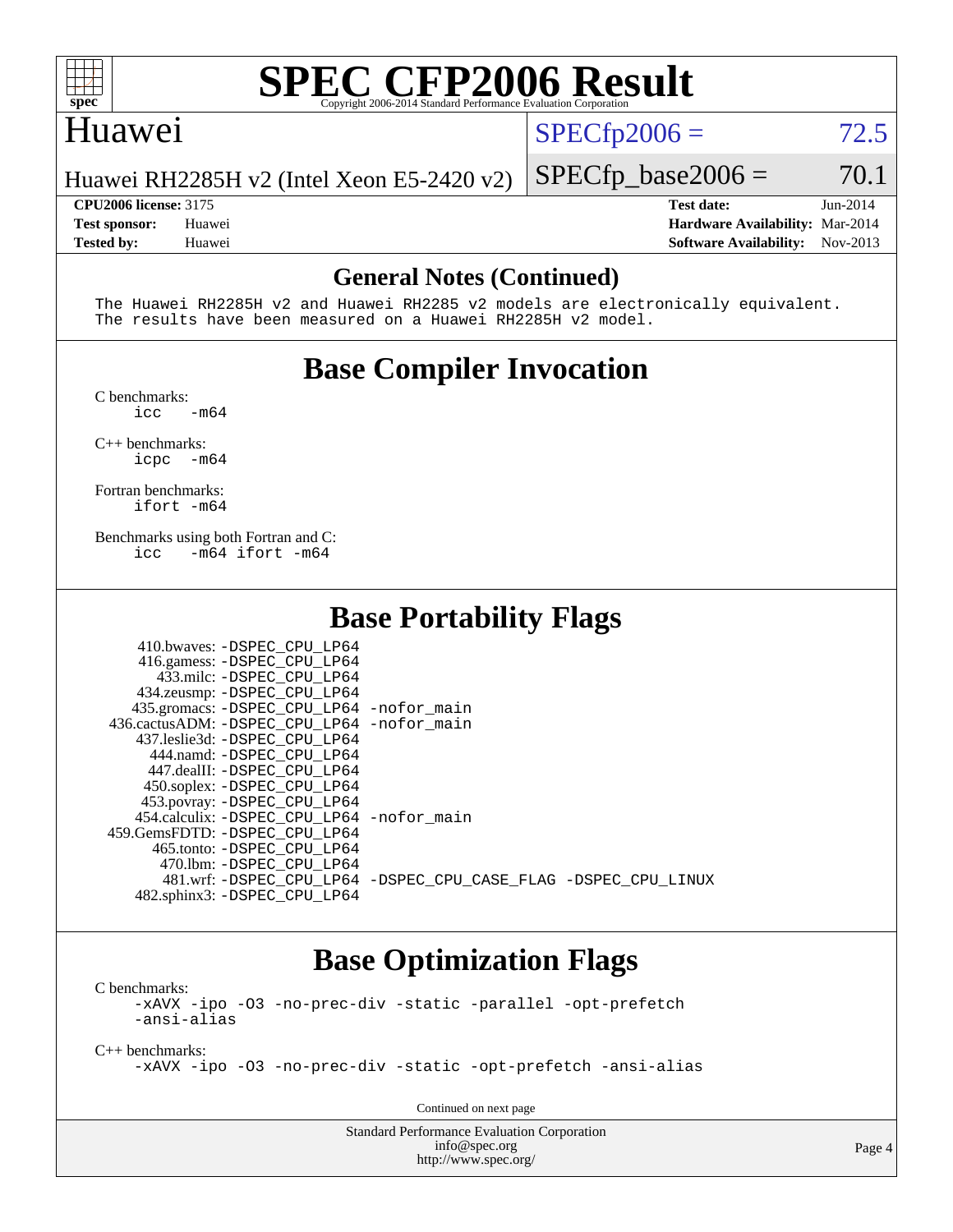

### Huawei

 $SPECTp2006 = 72.5$ 

Huawei RH2285H v2 (Intel Xeon E5-2420 v2)

 $SPECTp\_base2006 = 70.1$ 

**[CPU2006 license:](http://www.spec.org/auto/cpu2006/Docs/result-fields.html#CPU2006license)** 3175 **[Test date:](http://www.spec.org/auto/cpu2006/Docs/result-fields.html#Testdate)** Jun-2014 **[Test sponsor:](http://www.spec.org/auto/cpu2006/Docs/result-fields.html#Testsponsor)** Huawei **[Hardware Availability:](http://www.spec.org/auto/cpu2006/Docs/result-fields.html#HardwareAvailability)** Mar-2014 **[Tested by:](http://www.spec.org/auto/cpu2006/Docs/result-fields.html#Testedby)** Huawei **[Software Availability:](http://www.spec.org/auto/cpu2006/Docs/result-fields.html#SoftwareAvailability)** Nov-2013

## **[Base Optimization Flags \(Continued\)](http://www.spec.org/auto/cpu2006/Docs/result-fields.html#BaseOptimizationFlags)**

[Fortran benchmarks](http://www.spec.org/auto/cpu2006/Docs/result-fields.html#Fortranbenchmarks):

[-xAVX](http://www.spec.org/cpu2006/results/res2014q3/cpu2006-20140626-30037.flags.html#user_FCbase_f-xAVX) [-ipo](http://www.spec.org/cpu2006/results/res2014q3/cpu2006-20140626-30037.flags.html#user_FCbase_f-ipo) [-O3](http://www.spec.org/cpu2006/results/res2014q3/cpu2006-20140626-30037.flags.html#user_FCbase_f-O3) [-no-prec-div](http://www.spec.org/cpu2006/results/res2014q3/cpu2006-20140626-30037.flags.html#user_FCbase_f-no-prec-div) [-static](http://www.spec.org/cpu2006/results/res2014q3/cpu2006-20140626-30037.flags.html#user_FCbase_f-static) [-parallel](http://www.spec.org/cpu2006/results/res2014q3/cpu2006-20140626-30037.flags.html#user_FCbase_f-parallel) [-opt-prefetch](http://www.spec.org/cpu2006/results/res2014q3/cpu2006-20140626-30037.flags.html#user_FCbase_f-opt-prefetch)

[Benchmarks using both Fortran and C](http://www.spec.org/auto/cpu2006/Docs/result-fields.html#BenchmarksusingbothFortranandC):

[-xAVX](http://www.spec.org/cpu2006/results/res2014q3/cpu2006-20140626-30037.flags.html#user_CC_FCbase_f-xAVX) [-ipo](http://www.spec.org/cpu2006/results/res2014q3/cpu2006-20140626-30037.flags.html#user_CC_FCbase_f-ipo) [-O3](http://www.spec.org/cpu2006/results/res2014q3/cpu2006-20140626-30037.flags.html#user_CC_FCbase_f-O3) [-no-prec-div](http://www.spec.org/cpu2006/results/res2014q3/cpu2006-20140626-30037.flags.html#user_CC_FCbase_f-no-prec-div) [-static](http://www.spec.org/cpu2006/results/res2014q3/cpu2006-20140626-30037.flags.html#user_CC_FCbase_f-static) [-parallel](http://www.spec.org/cpu2006/results/res2014q3/cpu2006-20140626-30037.flags.html#user_CC_FCbase_f-parallel) [-opt-prefetch](http://www.spec.org/cpu2006/results/res2014q3/cpu2006-20140626-30037.flags.html#user_CC_FCbase_f-opt-prefetch) [-ansi-alias](http://www.spec.org/cpu2006/results/res2014q3/cpu2006-20140626-30037.flags.html#user_CC_FCbase_f-ansi-alias)

**[Peak Compiler Invocation](http://www.spec.org/auto/cpu2006/Docs/result-fields.html#PeakCompilerInvocation)**

[C benchmarks](http://www.spec.org/auto/cpu2006/Docs/result-fields.html#Cbenchmarks):  $\text{icc}$  -m64

[C++ benchmarks:](http://www.spec.org/auto/cpu2006/Docs/result-fields.html#CXXbenchmarks) [icpc -m64](http://www.spec.org/cpu2006/results/res2014q3/cpu2006-20140626-30037.flags.html#user_CXXpeak_intel_icpc_64bit_bedb90c1146cab66620883ef4f41a67e)

[Fortran benchmarks](http://www.spec.org/auto/cpu2006/Docs/result-fields.html#Fortranbenchmarks): [ifort -m64](http://www.spec.org/cpu2006/results/res2014q3/cpu2006-20140626-30037.flags.html#user_FCpeak_intel_ifort_64bit_ee9d0fb25645d0210d97eb0527dcc06e)

[Benchmarks using both Fortran and C](http://www.spec.org/auto/cpu2006/Docs/result-fields.html#BenchmarksusingbothFortranandC): [icc -m64](http://www.spec.org/cpu2006/results/res2014q3/cpu2006-20140626-30037.flags.html#user_CC_FCpeak_intel_icc_64bit_0b7121f5ab7cfabee23d88897260401c) [ifort -m64](http://www.spec.org/cpu2006/results/res2014q3/cpu2006-20140626-30037.flags.html#user_CC_FCpeak_intel_ifort_64bit_ee9d0fb25645d0210d97eb0527dcc06e)

## **[Peak Portability Flags](http://www.spec.org/auto/cpu2006/Docs/result-fields.html#PeakPortabilityFlags)**

Same as Base Portability Flags

## **[Peak Optimization Flags](http://www.spec.org/auto/cpu2006/Docs/result-fields.html#PeakOptimizationFlags)**

[C benchmarks](http://www.spec.org/auto/cpu2006/Docs/result-fields.html#Cbenchmarks):

 433.milc: [-xAVX](http://www.spec.org/cpu2006/results/res2014q3/cpu2006-20140626-30037.flags.html#user_peakPASS2_CFLAGSPASS2_LDFLAGS433_milc_f-xAVX)(pass 2) [-prof-gen](http://www.spec.org/cpu2006/results/res2014q3/cpu2006-20140626-30037.flags.html#user_peakPASS1_CFLAGSPASS1_LDFLAGS433_milc_prof_gen_e43856698f6ca7b7e442dfd80e94a8fc)(pass 1) [-ipo](http://www.spec.org/cpu2006/results/res2014q3/cpu2006-20140626-30037.flags.html#user_peakPASS2_CFLAGSPASS2_LDFLAGS433_milc_f-ipo)(pass 2) [-O3](http://www.spec.org/cpu2006/results/res2014q3/cpu2006-20140626-30037.flags.html#user_peakPASS2_CFLAGSPASS2_LDFLAGS433_milc_f-O3)(pass 2) [-no-prec-div](http://www.spec.org/cpu2006/results/res2014q3/cpu2006-20140626-30037.flags.html#user_peakPASS2_CFLAGSPASS2_LDFLAGS433_milc_f-no-prec-div)(pass 2) [-prof-use](http://www.spec.org/cpu2006/results/res2014q3/cpu2006-20140626-30037.flags.html#user_peakPASS2_CFLAGSPASS2_LDFLAGS433_milc_prof_use_bccf7792157ff70d64e32fe3e1250b55)(pass 2) [-static](http://www.spec.org/cpu2006/results/res2014q3/cpu2006-20140626-30037.flags.html#user_peakOPTIMIZE433_milc_f-static) [-auto-ilp32](http://www.spec.org/cpu2006/results/res2014q3/cpu2006-20140626-30037.flags.html#user_peakCOPTIMIZE433_milc_f-auto-ilp32) [-ansi-alias](http://www.spec.org/cpu2006/results/res2014q3/cpu2006-20140626-30037.flags.html#user_peakCOPTIMIZE433_milc_f-ansi-alias)

 $470$ .lbm: basepeak = yes

482.sphinx3: basepeak = yes

[C++ benchmarks:](http://www.spec.org/auto/cpu2006/Docs/result-fields.html#CXXbenchmarks)

444.namd:  $-x$ AVX(pass 2)  $-p$ rof-gen(pass 1)  $-p$ po(pass 2)  $-03$ (pass 2) [-no-prec-div](http://www.spec.org/cpu2006/results/res2014q3/cpu2006-20140626-30037.flags.html#user_peakPASS2_CXXFLAGSPASS2_LDFLAGS444_namd_f-no-prec-div)(pass 2) [-prof-use](http://www.spec.org/cpu2006/results/res2014q3/cpu2006-20140626-30037.flags.html#user_peakPASS2_CXXFLAGSPASS2_LDFLAGS444_namd_prof_use_bccf7792157ff70d64e32fe3e1250b55)(pass 2) [-fno-alias](http://www.spec.org/cpu2006/results/res2014q3/cpu2006-20140626-30037.flags.html#user_peakCXXOPTIMIZEOPTIMIZE444_namd_f-no-alias_694e77f6c5a51e658e82ccff53a9e63a) [-auto-ilp32](http://www.spec.org/cpu2006/results/res2014q3/cpu2006-20140626-30037.flags.html#user_peakCXXOPTIMIZE444_namd_f-auto-ilp32)

Continued on next page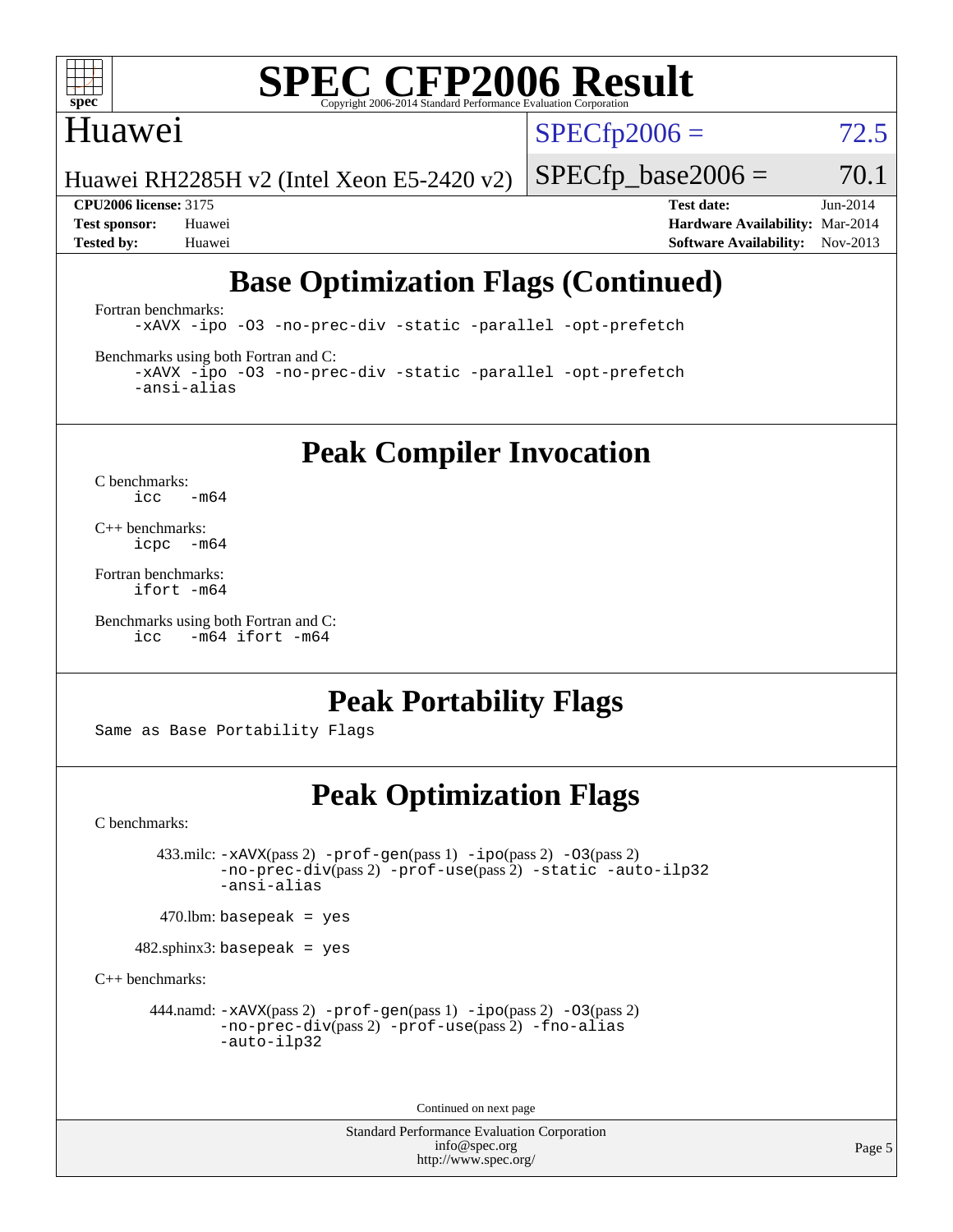

Huawei

## **[SPEC CFP2006 Result](http://www.spec.org/auto/cpu2006/Docs/result-fields.html#SPECCFP2006Result)**

 $SPECfp2006 = 72.5$  $SPECfp2006 = 72.5$ 

Huawei RH2285H v2 (Intel Xeon E5-2420 v2)

 $SPECTp\_base2006 = 70.1$ **[CPU2006 license:](http://www.spec.org/auto/cpu2006/Docs/result-fields.html#CPU2006license)** 3175 **[Test date:](http://www.spec.org/auto/cpu2006/Docs/result-fields.html#Testdate)** Jun-2014 **[Test sponsor:](http://www.spec.org/auto/cpu2006/Docs/result-fields.html#Testsponsor)** Huawei **[Hardware Availability:](http://www.spec.org/auto/cpu2006/Docs/result-fields.html#HardwareAvailability)** Mar-2014

## **[Peak Optimization Flags \(Continued\)](http://www.spec.org/auto/cpu2006/Docs/result-fields.html#PeakOptimizationFlags)**

**[Tested by:](http://www.spec.org/auto/cpu2006/Docs/result-fields.html#Testedby)** Huawei **[Software Availability:](http://www.spec.org/auto/cpu2006/Docs/result-fields.html#SoftwareAvailability)** Nov-2013

 447.dealII: basepeak = yes 450.soplex: basepeak = yes 453.povray:  $-x$ AVX(pass 2)  $-p$ rof-gen(pass 1)  $-i$ po(pass 2)  $-03$ (pass 2) [-no-prec-div](http://www.spec.org/cpu2006/results/res2014q3/cpu2006-20140626-30037.flags.html#user_peakPASS2_CXXFLAGSPASS2_LDFLAGS453_povray_f-no-prec-div)(pass 2) [-prof-use](http://www.spec.org/cpu2006/results/res2014q3/cpu2006-20140626-30037.flags.html#user_peakPASS2_CXXFLAGSPASS2_LDFLAGS453_povray_prof_use_bccf7792157ff70d64e32fe3e1250b55)(pass 2) [-unroll4](http://www.spec.org/cpu2006/results/res2014q3/cpu2006-20140626-30037.flags.html#user_peakCXXOPTIMIZE453_povray_f-unroll_4e5e4ed65b7fd20bdcd365bec371b81f) [-ansi-alias](http://www.spec.org/cpu2006/results/res2014q3/cpu2006-20140626-30037.flags.html#user_peakCXXOPTIMIZE453_povray_f-ansi-alias) [Fortran benchmarks](http://www.spec.org/auto/cpu2006/Docs/result-fields.html#Fortranbenchmarks): 410.bwaves: [-xAVX](http://www.spec.org/cpu2006/results/res2014q3/cpu2006-20140626-30037.flags.html#user_peakOPTIMIZE410_bwaves_f-xAVX) [-ipo](http://www.spec.org/cpu2006/results/res2014q3/cpu2006-20140626-30037.flags.html#user_peakOPTIMIZE410_bwaves_f-ipo) [-O3](http://www.spec.org/cpu2006/results/res2014q3/cpu2006-20140626-30037.flags.html#user_peakOPTIMIZE410_bwaves_f-O3) [-no-prec-div](http://www.spec.org/cpu2006/results/res2014q3/cpu2006-20140626-30037.flags.html#user_peakOPTIMIZE410_bwaves_f-no-prec-div) [-opt-prefetch](http://www.spec.org/cpu2006/results/res2014q3/cpu2006-20140626-30037.flags.html#user_peakOPTIMIZE410_bwaves_f-opt-prefetch) [-parallel](http://www.spec.org/cpu2006/results/res2014q3/cpu2006-20140626-30037.flags.html#user_peakOPTIMIZE410_bwaves_f-parallel) [-static](http://www.spec.org/cpu2006/results/res2014q3/cpu2006-20140626-30037.flags.html#user_peakOPTIMIZE410_bwaves_f-static) 416.gamess: [-xAVX](http://www.spec.org/cpu2006/results/res2014q3/cpu2006-20140626-30037.flags.html#user_peakPASS2_FFLAGSPASS2_LDFLAGS416_gamess_f-xAVX)(pass 2) [-prof-gen](http://www.spec.org/cpu2006/results/res2014q3/cpu2006-20140626-30037.flags.html#user_peakPASS1_FFLAGSPASS1_LDFLAGS416_gamess_prof_gen_e43856698f6ca7b7e442dfd80e94a8fc)(pass 1) [-ipo](http://www.spec.org/cpu2006/results/res2014q3/cpu2006-20140626-30037.flags.html#user_peakPASS2_FFLAGSPASS2_LDFLAGS416_gamess_f-ipo)(pass 2) [-O3](http://www.spec.org/cpu2006/results/res2014q3/cpu2006-20140626-30037.flags.html#user_peakPASS2_FFLAGSPASS2_LDFLAGS416_gamess_f-O3)(pass 2) [-no-prec-div](http://www.spec.org/cpu2006/results/res2014q3/cpu2006-20140626-30037.flags.html#user_peakPASS2_FFLAGSPASS2_LDFLAGS416_gamess_f-no-prec-div)(pass 2) [-prof-use](http://www.spec.org/cpu2006/results/res2014q3/cpu2006-20140626-30037.flags.html#user_peakPASS2_FFLAGSPASS2_LDFLAGS416_gamess_prof_use_bccf7792157ff70d64e32fe3e1250b55)(pass 2) [-unroll2](http://www.spec.org/cpu2006/results/res2014q3/cpu2006-20140626-30037.flags.html#user_peakOPTIMIZE416_gamess_f-unroll_784dae83bebfb236979b41d2422d7ec2) [-inline-level=0](http://www.spec.org/cpu2006/results/res2014q3/cpu2006-20140626-30037.flags.html#user_peakOPTIMIZE416_gamess_f-inline-level_318d07a09274ad25e8d15dbfaa68ba50) [-scalar-rep-](http://www.spec.org/cpu2006/results/res2014q3/cpu2006-20140626-30037.flags.html#user_peakOPTIMIZE416_gamess_f-disablescalarrep_abbcad04450fb118e4809c81d83c8a1d) [-static](http://www.spec.org/cpu2006/results/res2014q3/cpu2006-20140626-30037.flags.html#user_peakOPTIMIZE416_gamess_f-static) 434.zeusmp: basepeak = yes 437.leslie3d: basepeak = yes 459.GemsFDTD: [-xAVX](http://www.spec.org/cpu2006/results/res2014q3/cpu2006-20140626-30037.flags.html#user_peakPASS2_FFLAGSPASS2_LDFLAGS459_GemsFDTD_f-xAVX)(pass 2) [-prof-gen](http://www.spec.org/cpu2006/results/res2014q3/cpu2006-20140626-30037.flags.html#user_peakPASS1_FFLAGSPASS1_LDFLAGS459_GemsFDTD_prof_gen_e43856698f6ca7b7e442dfd80e94a8fc)(pass 1) [-ipo](http://www.spec.org/cpu2006/results/res2014q3/cpu2006-20140626-30037.flags.html#user_peakPASS2_FFLAGSPASS2_LDFLAGS459_GemsFDTD_f-ipo)(pass 2) [-O3](http://www.spec.org/cpu2006/results/res2014q3/cpu2006-20140626-30037.flags.html#user_peakPASS2_FFLAGSPASS2_LDFLAGS459_GemsFDTD_f-O3)(pass 2) [-no-prec-div](http://www.spec.org/cpu2006/results/res2014q3/cpu2006-20140626-30037.flags.html#user_peakPASS2_FFLAGSPASS2_LDFLAGS459_GemsFDTD_f-no-prec-div)(pass 2) [-prof-use](http://www.spec.org/cpu2006/results/res2014q3/cpu2006-20140626-30037.flags.html#user_peakPASS2_FFLAGSPASS2_LDFLAGS459_GemsFDTD_prof_use_bccf7792157ff70d64e32fe3e1250b55)(pass 2) [-unroll2](http://www.spec.org/cpu2006/results/res2014q3/cpu2006-20140626-30037.flags.html#user_peakOPTIMIZE459_GemsFDTD_f-unroll_784dae83bebfb236979b41d2422d7ec2) [-inline-level=0](http://www.spec.org/cpu2006/results/res2014q3/cpu2006-20140626-30037.flags.html#user_peakOPTIMIZE459_GemsFDTD_f-inline-level_318d07a09274ad25e8d15dbfaa68ba50) [-opt-prefetch](http://www.spec.org/cpu2006/results/res2014q3/cpu2006-20140626-30037.flags.html#user_peakOPTIMIZE459_GemsFDTD_f-opt-prefetch) [-parallel](http://www.spec.org/cpu2006/results/res2014q3/cpu2006-20140626-30037.flags.html#user_peakOPTIMIZE459_GemsFDTD_f-parallel) 465.tonto: [-xAVX](http://www.spec.org/cpu2006/results/res2014q3/cpu2006-20140626-30037.flags.html#user_peakPASS2_FFLAGSPASS2_LDFLAGS465_tonto_f-xAVX)(pass 2) [-prof-gen](http://www.spec.org/cpu2006/results/res2014q3/cpu2006-20140626-30037.flags.html#user_peakPASS1_FFLAGSPASS1_LDFLAGS465_tonto_prof_gen_e43856698f6ca7b7e442dfd80e94a8fc)(pass 1) [-ipo](http://www.spec.org/cpu2006/results/res2014q3/cpu2006-20140626-30037.flags.html#user_peakPASS2_FFLAGSPASS2_LDFLAGS465_tonto_f-ipo)(pass 2) [-O3](http://www.spec.org/cpu2006/results/res2014q3/cpu2006-20140626-30037.flags.html#user_peakPASS2_FFLAGSPASS2_LDFLAGS465_tonto_f-O3)(pass 2) [-no-prec-div](http://www.spec.org/cpu2006/results/res2014q3/cpu2006-20140626-30037.flags.html#user_peakPASS2_FFLAGSPASS2_LDFLAGS465_tonto_f-no-prec-div)(pass 2) [-prof-use](http://www.spec.org/cpu2006/results/res2014q3/cpu2006-20140626-30037.flags.html#user_peakPASS2_FFLAGSPASS2_LDFLAGS465_tonto_prof_use_bccf7792157ff70d64e32fe3e1250b55)(pass 2) [-inline-calloc](http://www.spec.org/cpu2006/results/res2014q3/cpu2006-20140626-30037.flags.html#user_peakOPTIMIZE465_tonto_f-inline-calloc) [-opt-malloc-options=3](http://www.spec.org/cpu2006/results/res2014q3/cpu2006-20140626-30037.flags.html#user_peakOPTIMIZE465_tonto_f-opt-malloc-options_13ab9b803cf986b4ee62f0a5998c2238) [-auto](http://www.spec.org/cpu2006/results/res2014q3/cpu2006-20140626-30037.flags.html#user_peakOPTIMIZE465_tonto_f-auto) [-unroll4](http://www.spec.org/cpu2006/results/res2014q3/cpu2006-20140626-30037.flags.html#user_peakOPTIMIZE465_tonto_f-unroll_4e5e4ed65b7fd20bdcd365bec371b81f) [Benchmarks using both Fortran and C](http://www.spec.org/auto/cpu2006/Docs/result-fields.html#BenchmarksusingbothFortranandC): 435.gromacs: basepeak = yes  $436.cactusADM:basepeak = yes$  454.calculix: [-xAVX](http://www.spec.org/cpu2006/results/res2014q3/cpu2006-20140626-30037.flags.html#user_peakOPTIMIZE454_calculix_f-xAVX) [-ipo](http://www.spec.org/cpu2006/results/res2014q3/cpu2006-20140626-30037.flags.html#user_peakOPTIMIZE454_calculix_f-ipo) [-O3](http://www.spec.org/cpu2006/results/res2014q3/cpu2006-20140626-30037.flags.html#user_peakOPTIMIZE454_calculix_f-O3) [-no-prec-div](http://www.spec.org/cpu2006/results/res2014q3/cpu2006-20140626-30037.flags.html#user_peakOPTIMIZE454_calculix_f-no-prec-div) [-auto-ilp32](http://www.spec.org/cpu2006/results/res2014q3/cpu2006-20140626-30037.flags.html#user_peakCOPTIMIZE454_calculix_f-auto-ilp32) [-ansi-alias](http://www.spec.org/cpu2006/results/res2014q3/cpu2006-20140626-30037.flags.html#user_peakCOPTIMIZE454_calculix_f-ansi-alias)  $481 \text{.m}$ : basepeak = yes The flags files that were used to format this result can be browsed at <http://www.spec.org/cpu2006/flags/Intel-ic12.1-official-linux64.20120425.html> <http://www.spec.org/cpu2006/flags/Huawei-Platform-Settings-V1.0-IVB-RevG.html>

You can also download the XML flags sources by saving the following links: <http://www.spec.org/cpu2006/flags/Intel-ic12.1-official-linux64.20120425.xml> <http://www.spec.org/cpu2006/flags/Huawei-Platform-Settings-V1.0-IVB-RevG.xml>